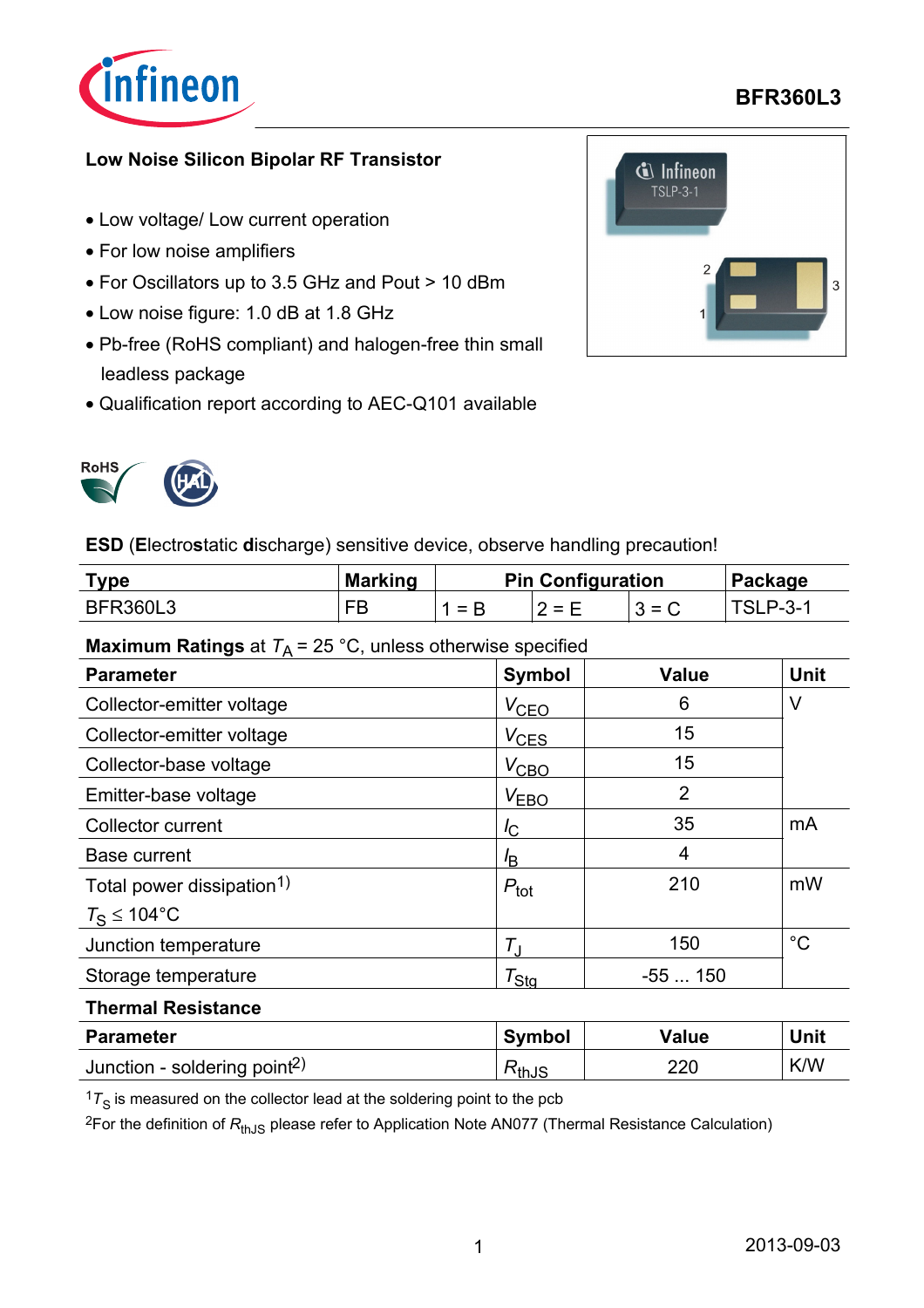

| <b>Parameter</b>                                        | <b>Symbol</b>    | <b>Values</b> |      | <b>Unit</b> |                |
|---------------------------------------------------------|------------------|---------------|------|-------------|----------------|
|                                                         |                  | min.          | typ. | max.        |                |
| <b>DC Characteristics</b>                               |                  |               |      |             |                |
| Collector-emitter breakdown voltage                     | $V_{(BR)CEO}$    | 6             | 9    |             | $\vee$         |
| $I_{\rm C}$ = 1 mA, $I_{\rm B}$ = 0                     |                  |               |      |             |                |
| Collector-emitter cutoff current                        | $I_{\text{CES}}$ |               |      | 10          | μA             |
| $V_{\text{CE}}$ = 15 V, $V_{\text{BE}}$ = 0             |                  |               |      |             |                |
| Collector-base cutoff current                           | $I_{\text{CBO}}$ |               |      | 100         | nA             |
| $V_{\text{CB}}$ = 5 V, $I_{\text{F}}$ = 0               |                  |               |      |             |                |
| Emitter-base cutoff current                             | $E_{\text{B}}$   |               |      | 1           | μA             |
| $V_{EB}$ = 1 V, $I_C$ = 0                               |                  |               |      |             |                |
| DC current gain                                         | $h_{FE}$         | 90            | 120  | 160         | $\blacksquare$ |
| $I_{\rm C}$ = 15 mA, $V_{\rm CF}$ = 3 V, pulse measured |                  |               |      |             |                |

# **Electrical Characteristics** at  $T_A = 25 \degree C$ , unless otherwise specified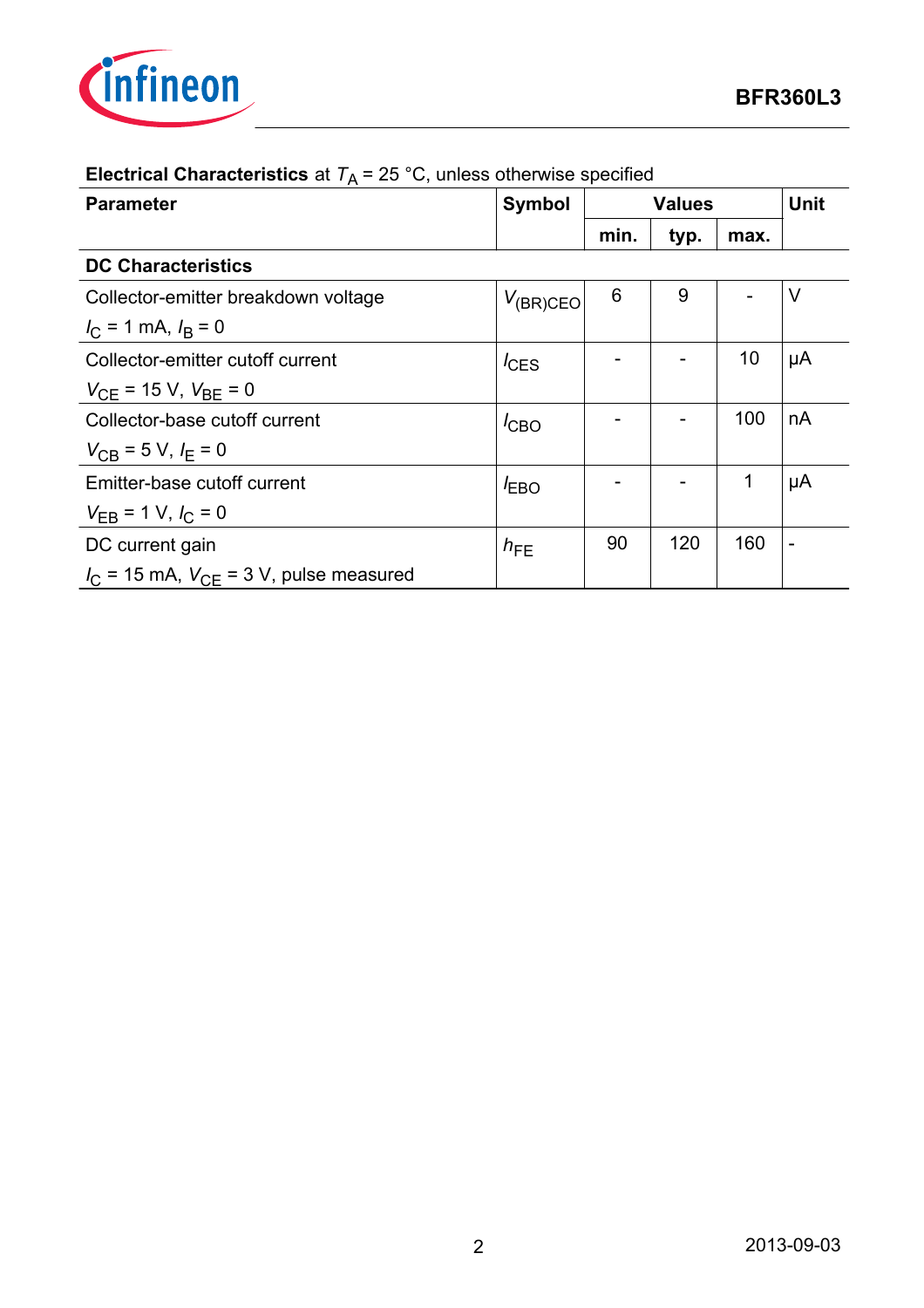

| <b>Parameter</b>                                                                              | <b>Symbol</b>                           | <b>Values</b> |      | <b>Unit</b> |     |
|-----------------------------------------------------------------------------------------------|-----------------------------------------|---------------|------|-------------|-----|
|                                                                                               |                                         | min.          | typ. | max.        |     |
| AC Characteristics (verified by random sampling)                                              |                                         |               |      |             |     |
| <b>Transition frequency</b>                                                                   | $f_{\rm T}$                             | 11            | 14   |             | GHz |
| $I_{\rm C}$ = 15 mA, $V_{\rm CE}$ = 3 V, $f$ = 1 GHz                                          |                                         |               |      |             |     |
| Collector-base capacitance                                                                    | $C_{\rm cb}$                            |               | 0.26 | 0.4         | pF  |
| $V_{\text{CB}}$ = 5 V, f = 1 MHz, $V_{\text{BE}}$ = 0,                                        |                                         |               |      |             |     |
| emitter grounded                                                                              |                                         |               |      |             |     |
| Collector emitter capacitance                                                                 | $C_{\rm ce}$                            |               | 0.15 |             |     |
| $V_{\text{CE}}$ = 5 V, f = 1 MHz, $V_{\text{BE}}$ = 0,                                        |                                         |               |      |             |     |
| base grounded                                                                                 |                                         |               |      |             |     |
| Emitter-base capacitance                                                                      | $C_{\rm eb}$                            |               | 0.42 |             |     |
| $V_{\text{EB}}$ = 0.5 V, $f$ = 1 MHz, $V_{\text{CB}}$ = 0,                                    |                                         |               |      |             |     |
| collector grounded                                                                            |                                         |               |      |             |     |
| Minimum noise figure                                                                          | $\ensuremath{\mathit{NF}_{\text{min}}}$ |               |      |             | dB  |
| $I_{C}$ = 3 mA, $V_{CE}$ = 3 V, $Z_{S}$ = $Z_{Sopt}$ , $f$ = 1.8 GHz                          |                                         |               | 1    |             |     |
| $I_{\rm C}$ = 3 mA, $V_{\rm CE}$ = 3 V, $Z_{\rm S}$ = $Z_{\rm Sopt}$ , f = 3 GHz              |                                         |               | 1.3  |             |     |
| Power gain, maximum available <sup>1)</sup>                                                   | $G_\mathrm{ma}$                         |               |      |             |     |
| $I_C$ = 15 mA, $V_{CE}$ = 3 V, $Z_S$ = $Z_{Sopt}$ ,                                           |                                         |               |      |             |     |
| $Z_L$ = $Z_{Lopt}$ , $f = 1.8$ GHz                                                            |                                         |               | 16   |             |     |
| $I_{\rm C}$ = 15 mA, $V_{\rm CE}$ = 3 V, $Z_{\rm S}$ = $Z_{\rm Sopt}$ ,                       |                                         |               |      |             |     |
| $Z_L$ = $Z_{Lopt}$ , $f = 3$ GHz                                                              |                                         |               | 11.5 |             |     |
| Transducer gain                                                                               | $ S_{21e} ^2$                           |               |      |             | dB  |
| $I_{\rm C}$ = 15 mA, $V_{\rm CE}$ = 3 V, $Z_{\rm S}$ = $Z_{\rm L}$ = 50 $\Omega$ ,            |                                         |               |      |             |     |
| $f = 1.8$ GHz                                                                                 |                                         |               | 13.5 |             |     |
| $f = 3$ GHz                                                                                   |                                         |               | 9    |             |     |
| Third order intercept point at output <sup>2)</sup>                                           | IP3                                     |               | 24   |             | dBm |
| $V_{CE}$ = 3 V, $I_C$ = 15 mA, $Z_S$ = $Z_L$ =50 $\Omega$ , $f$ = 1.8 GHz                     |                                         |               |      |             |     |
| 1dB compression point at output                                                               | $P_{-1dB}$                              |               | 9    |             |     |
| $I_{\rm C}$ = 15 mA, $V_{\rm CE}$ = 3 V, $Z_{\rm S}$ = $Z_{\rm L}$ =50 $\Omega$ , f = 1.8 GHz |                                         |               |      |             |     |

# **Electrical Characteristics** at  $T_A = 25 \degree C$ , unless otherwise specified

<sup>1</sup>*G*ma = |*S*21e / *S*12e| (k-(k²-1)1/2)

2IP3 value depends on termination of all intermodulation frequency components.

Termination used for this measurement is  $50\Omega$  from 0.1 MHz to 6 GHz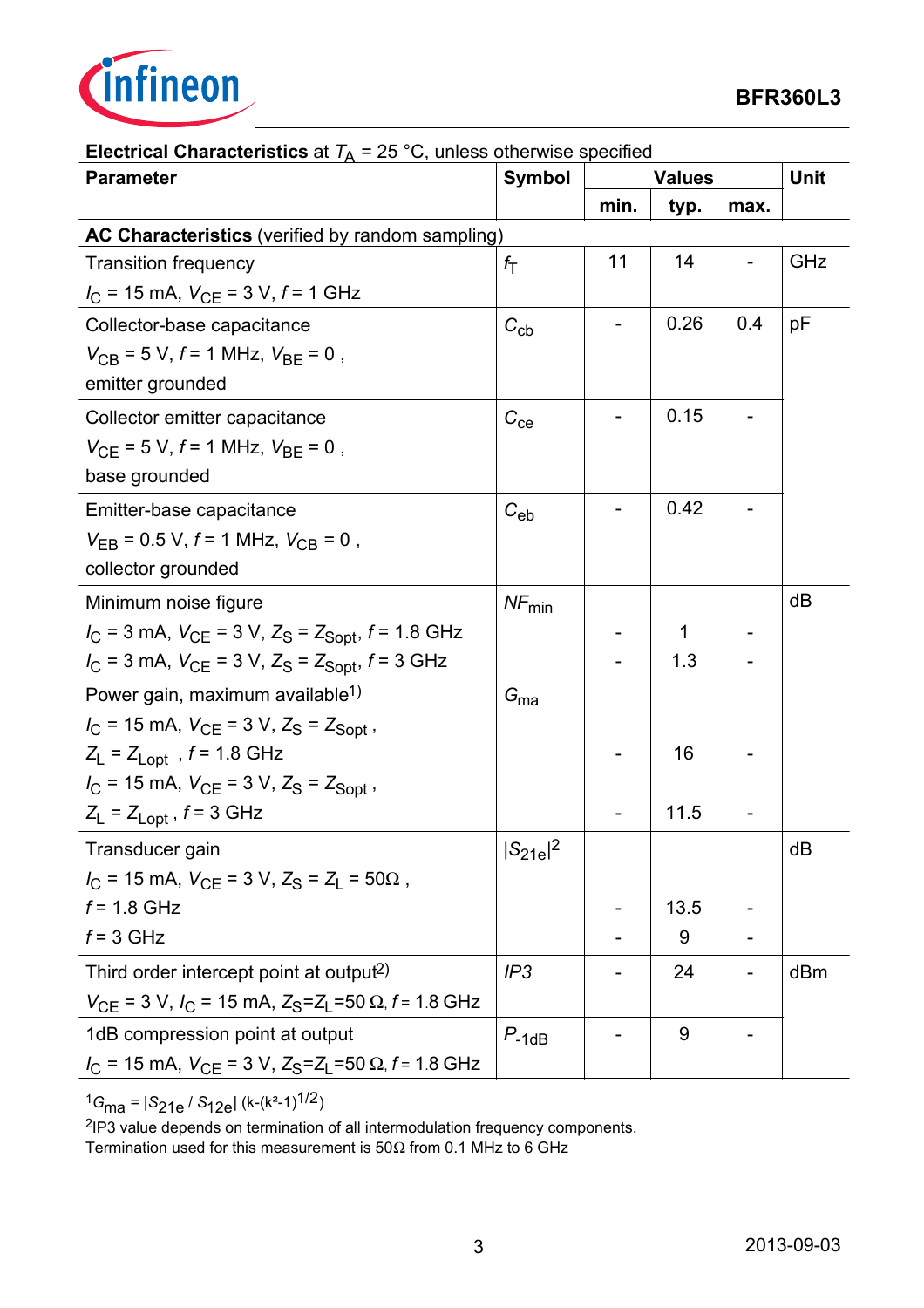

**BFR360L3**

**Total power dissipation**  $P_{\text{tot}} = f(T_S)$ 

**Permissible Pulse Load**  $R_{th,JS} = f(t_p)$ 



# **Permissible Pulse Load**

 $P_{\text{totmax}}/P_{\text{totDC}} = f(t_p)$ 





**Collector-base capacitance**  $C_{cb} = f(V_{CB})$ *f* = 1MHz

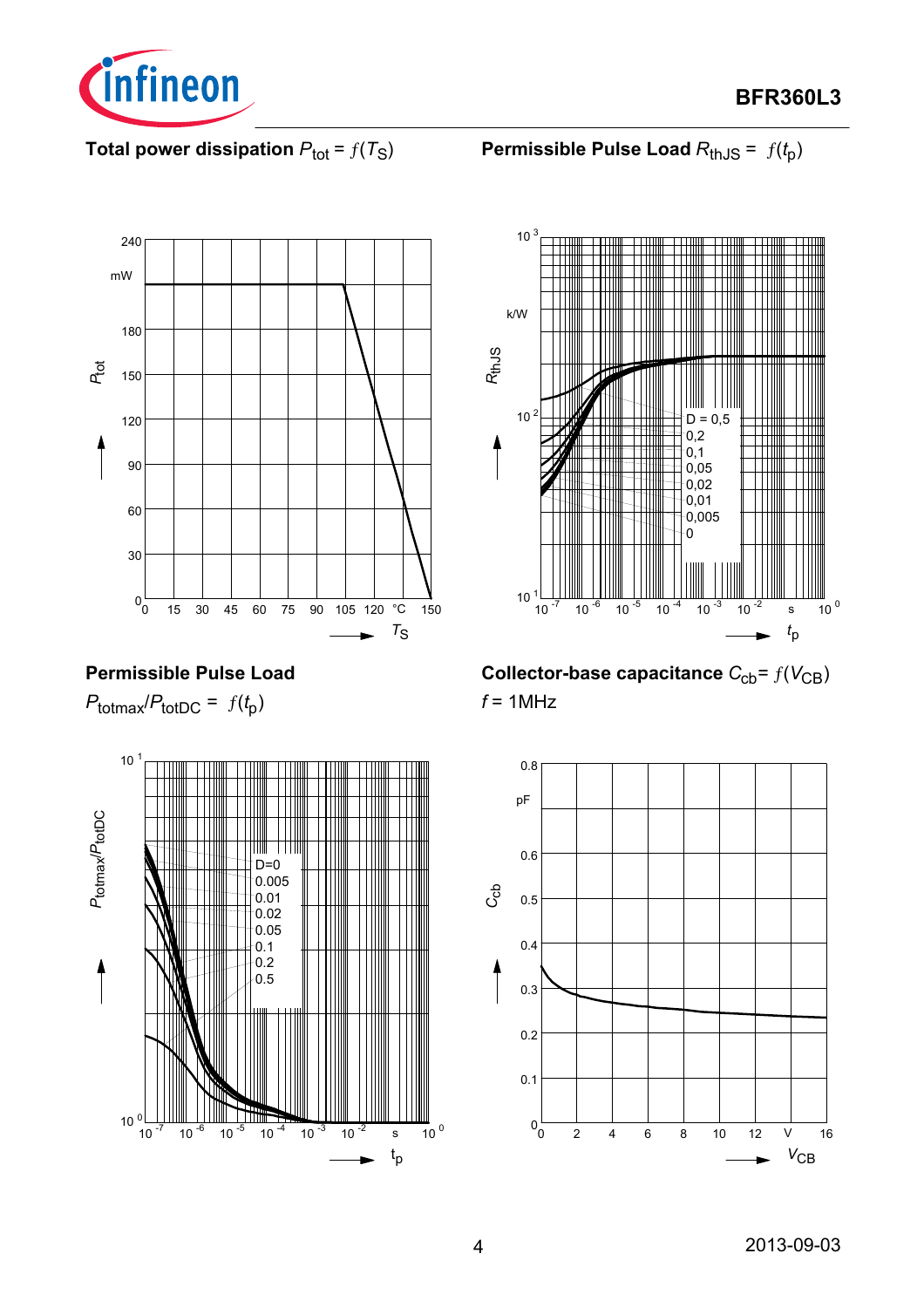

# Third order Intercept Point  $IP_3=f(I_C)$

(Output,  $Z_S = Z_L = 50\Omega$ )

 $V_{CE}$  = parameter,  $f$  = 1.8 GHz



Power gain 
$$
G_{\text{ma}}
$$
,  $G_{\text{ms}} = f(l_C)$   
 $V_{\text{CE}} = 3 \text{ V}$ 

*f* = parameter in GHz



### **Transition frequency**  $f_T = f(I_C)$

*f* = 1 GHz

*V*<sub>CE</sub> = parameter



**Power gain**  $G_{\text{ma}}$ ,  $G_{\text{ms}} = f(I_C)$ *f* = 1.8GHz

*V*<sub>CE</sub> = parameter

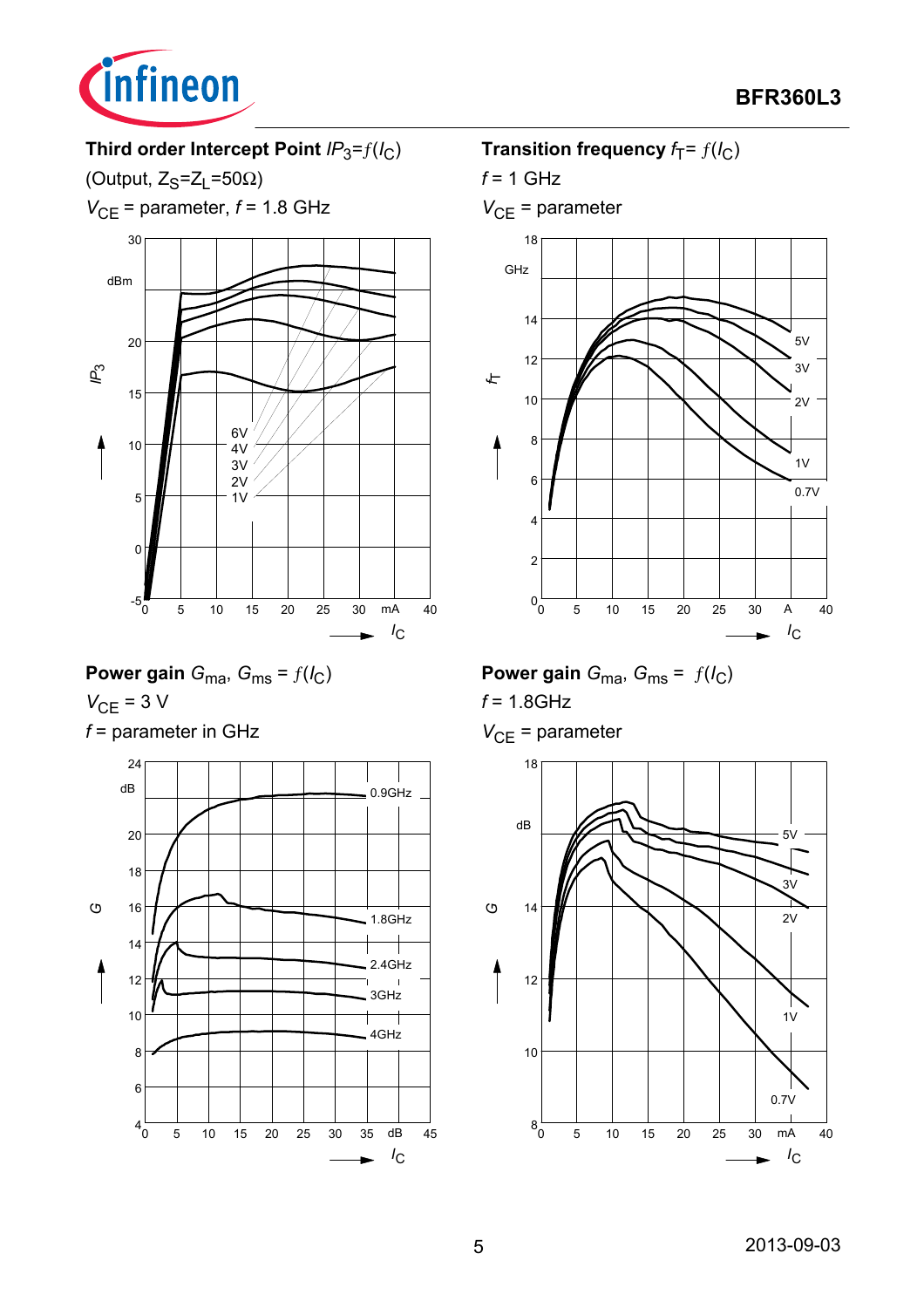

**Power Gain**  $G_{\text{ma}}$ ,  $G_{\text{ms}} = f(f)$ 





**Power Gain**  $G_{\text{ma}}$ ,  $G_{\text{ms}} = f(V_{\text{CE}})$ : *f* = parameter



# Power Gain |<sup>S</sup>aृli∣d ਥp*f*(of)6GHz



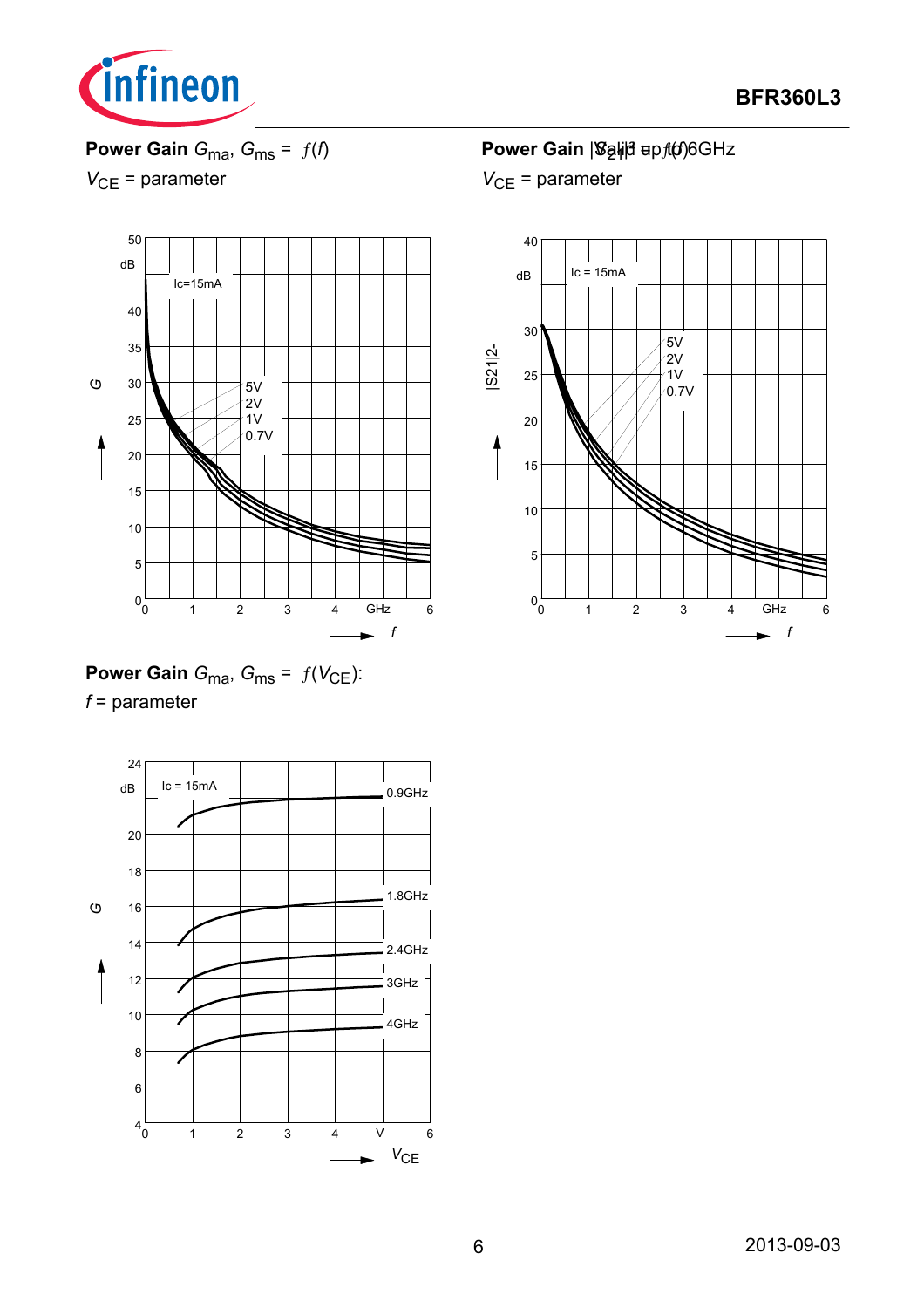